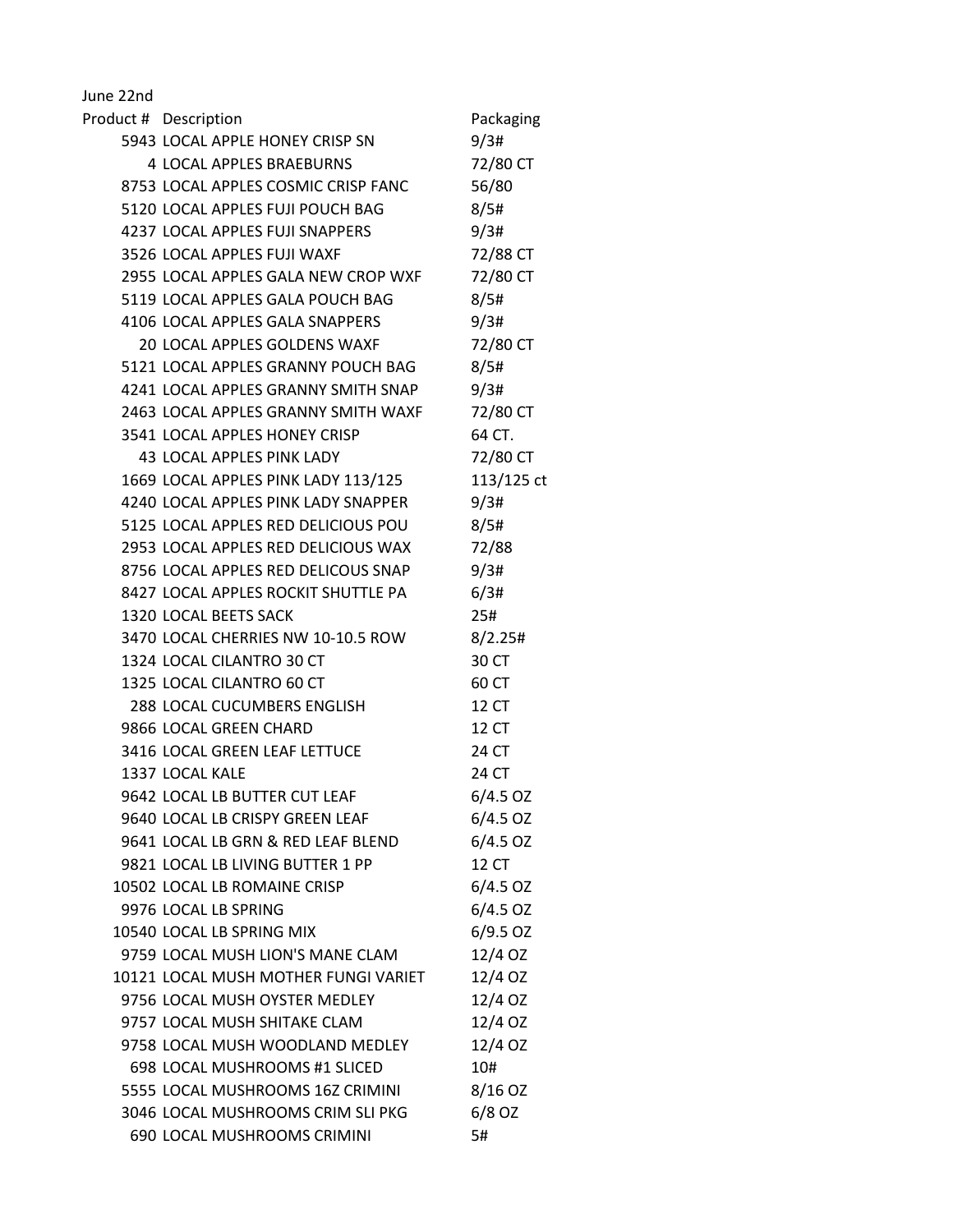2986 LOCAL MUSHROOMS CRIMINI PKG 6/8 OZ 692 LOCAL MUSHROOMS JUMBO 5# 693 LOCAL MUSHROOMS MEDIUM 10# 5314 LOCAL MUSHROOMS MEDLEY PKG 6/8 OZ 2982 LOCAL MUSHROOMS PKG SLICED 12/8 OZ 2983 LOCAL MUSHROOMS PKG WHOLE 12/8 OZ 695 LOCAL MUSHROOMS PORT CAPS PKG 6/6 OZ 694 LOCAL MUSHROOMS PORTABELLA 5# 697 LOCAL MUSHROOMS SHITAKE PKG 6/4 OZ 5556 LOCAL MUSHROOMS SLICED GRILLER 6/8 OZ 5315 LOCAL MUSHROOMS STIR FRY PKG 6/8 OZ 699 LOCAL MUSHROOMS STUFFERS PKG 8/1# 3207 LOCAL PEAR D'ANJOU EURO 26# 4242 LOCAL PEAR D'ANJOU SNAPPERS 9/3# 1104 LOCAL PEAR RED EURO 40/45 CT 2717 LOCAL PEPPER MINI SWEET 12/1# 1076 LOCAL PEPPER ORANGE XL 18/24CT 11# 1082 LOCAL PEPPER RED XL 18/24CT 11# 7055 LOCAL PEPPER RED/YELLOW/ORANGE 8/3 PK 1184 LOCAL PEPPER YELLOW XL 18/24CT 11# 1182 LOCAL POTATO 4/15# 1183 LOCAL POTATO BAKER #2 50# 3042 LOCAL POTATO BAKER WA 50 CT 50# 1165 LOCAL POTATO BAKER WA 60 CT 50# 1166 LOCAL POTATO BAKER WA 70 CT 50# 1132 LOCAL POTATO IDAHO BAG 10/5# 1162 LOCAL POTATO WASH. BAG 10/5# 1180 LOCAL POTATO YELLOW BAG 4/15# 3417 LOCAL RED LEAF LETTUCE 24 CT 7774 LOCAL RHUBARB 20 LB 3418 LOCAL ROMAINE LETTUCE 24 CT 221 LOCAL RUTABAGAS 25# 1194 LOCAL SPROUTS ALFALFA 1 14 BAG 4622 LOCAL SPROUTS ALFALFA 5# 1195 LOCAL SPROUTS ALFALFA 6/4 OZ 1196 LOCAL SPROUTS BEAN 5# 1197 LOCAL SPROUTS BEAN 6/8 OZ 1725 LOCAL SPROUTS BEAN 20# 20# 1198 LOCAL SPROUTS BROCCOLI 6/4 OZ 1397 LOCAL SPROUTS CLOVER 17 1# BAG 1199 LOCAL SPROUTS CLOVER 6/4 OZ 1201 LOCAL SPROUTS SPICY 6/4 OZ 1231 LOCAL SQUASH YELLOW 20# 1233 LOCAL SQUASH ZUCCHINI 20# 2976 LOCAL TOMATOES CAMPARI CLAMSHE 10/1# 1284 LOCAL TOMATOES GRAPE 12/10 OZ 2767 LOCAL TOMATOES HEIRLOOM 11#